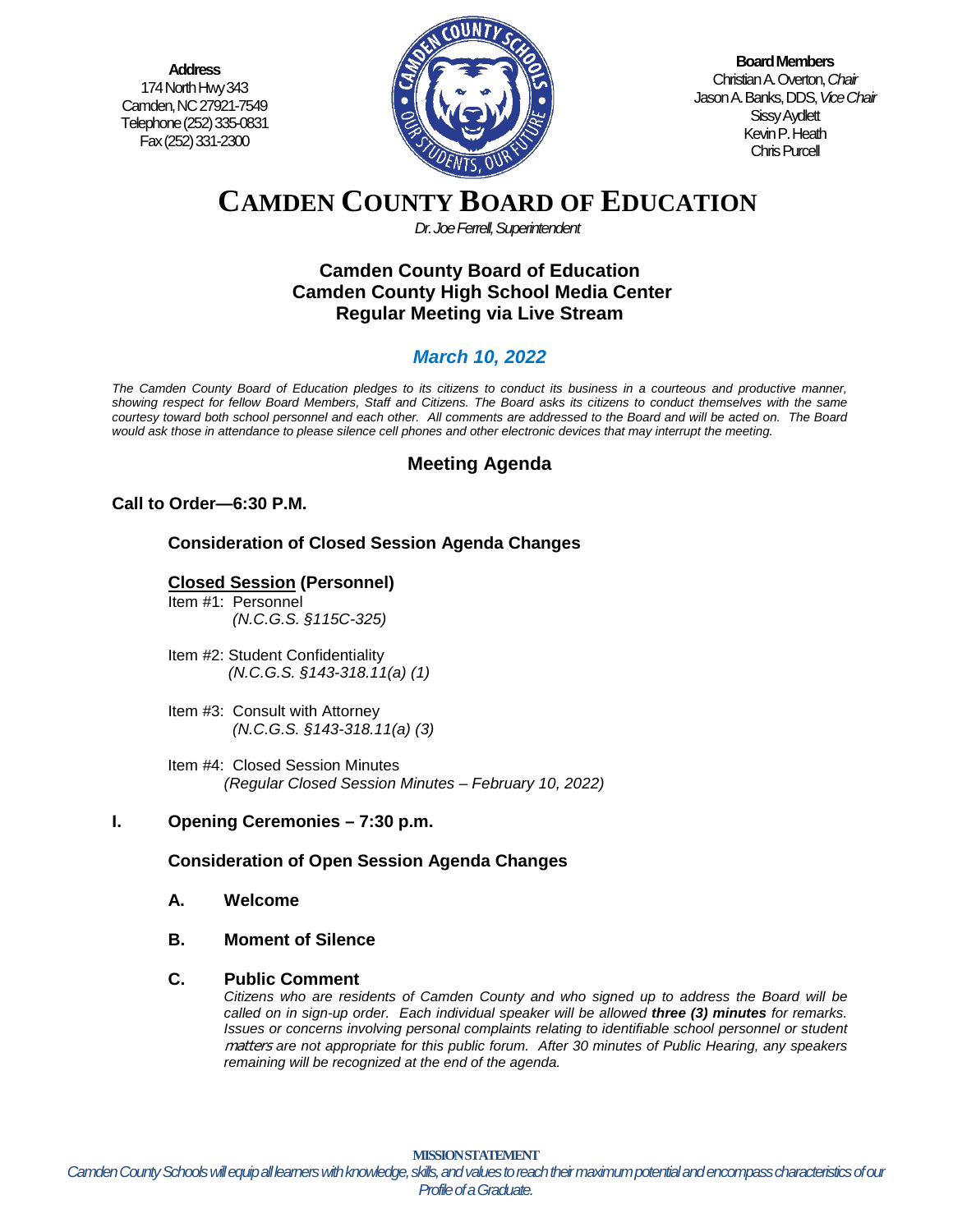# **D. Pledge of Allegiance**

#### **E. Open Session to Appear**

#### **II. Consent Agenda**

#### *The following items are recommended for approval by consent of the Board:*

- A. Approval of Minutes *(Regular Session Minutes – February 10, 2022)*
- B. Budget Amendments *(Budget Amendments will be presented to the Board.)*
- C. Revised Policy *(Policy Code 5010 Parent Organizations)*

# **III. Information Updates**

- A. School Safety and Security Update *(Mike Lawrence, School Safety and Security contracted provider, will update Board Members on school safety and security.) Action: For Information Only*
- B. School Highlights *(Gwen Stevens, Principal of Camden Early College High School, will present CECHS highlights to Board Members.) Action: For Information Only*
- C. Camden County Schools' Strategic Plan Update *(Sally Norfleet, Chief Finance Officer, will update Board Members on Goal 3 of the Strategic Plan (August 1, 2019 to June 30, 2023.) Action: For Information Only*
- D. Summer Daycare Program Calendar *(Ina Lane, Chief Student Services Officer, will present to Board Members the calendar for the 2022 Summer Daycare Program.) Action: For Information Only*
- E. Student Board Members Update *(Senior Student Board Member, Libby Coker, and Junior Student Board Member, Morgen Brewton, will present student updates to the Board Members.) Action: For Information Only*
- F. Financial Update *(Monthly Fund Summary is attached for review.) Action: For Information Only*

# **IV. Action Agenda**

A. Face Coverings Policy Code 4231/5021/7263.OPTA Revised January 18, 2022 *(Superintendent Ferrell will discuss the Face Coverings Policy with Board Members for consideration of changes as required by recent legislation.) Action: For Consideration of Policy Changes*